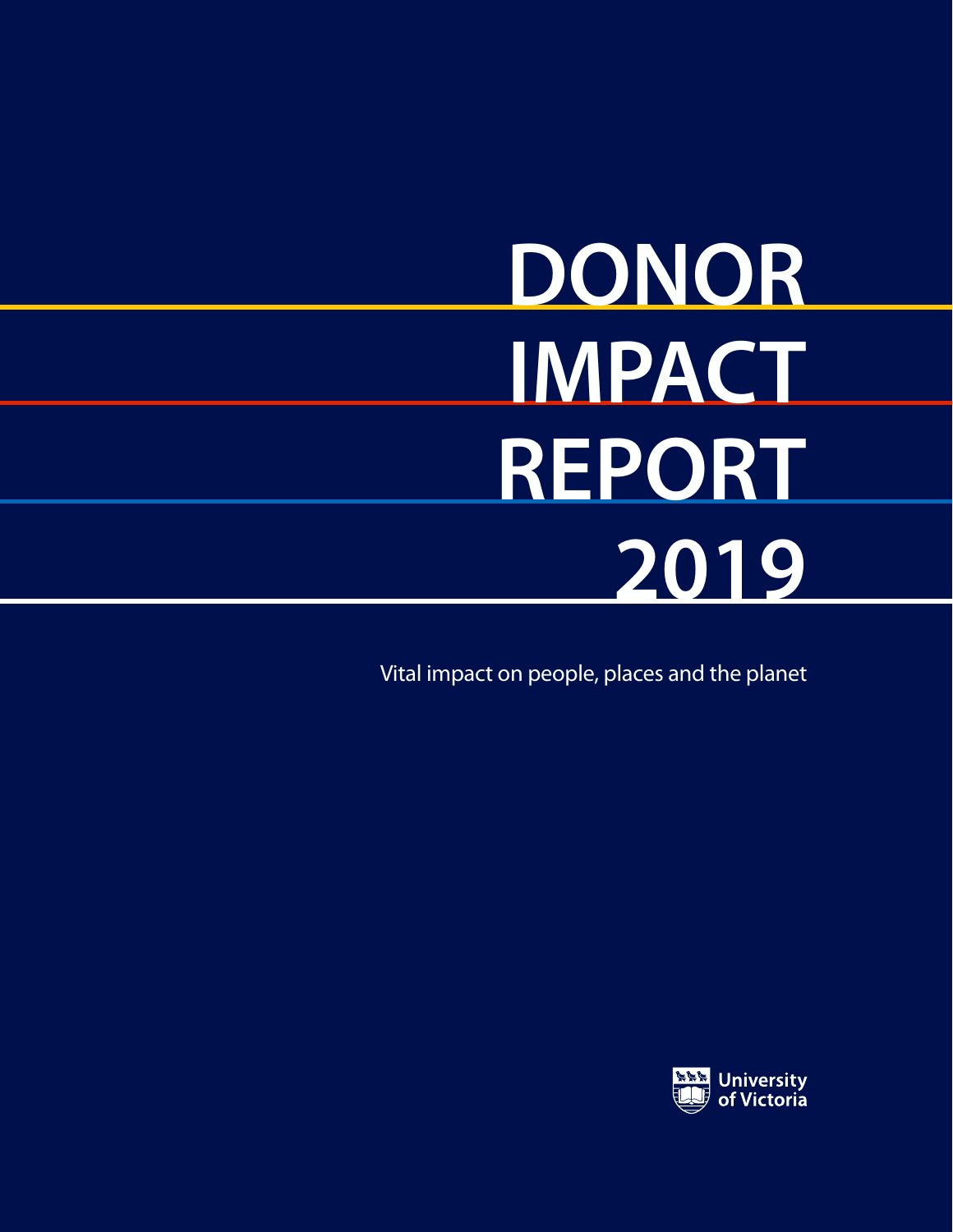## THANK YOU

"Your gifts have given me an opportunity to change the lives of thousands of children," Godwin Nnko explains. "You are not just supporting one person but a community, country and the world."

Godwin is one of four PhD candidates who received donor funding from the Millennium Futures fund in the Faculty of Education. He, along with Kassim Dadi, William Pastory and Patrick Makokoro, is researching strategies to increase access to education and student-focused learning in their countries of Tanzania and Zimbabwe.

"Your support is what enables students like me to build a better future where all children of the world have access to basic education and lifelong learning opportunities," says Patrick.

This is just one example of how your generosity ensures student success and creates vital impact for people, places and the planet. Together, each of your gifts contributes to building upon our strengths—our UVic Edge—and for that we are grateful.

Throughout this report you will see how your gifts are creating opportunities for students, researchers and programs that offer dynamic learning experiences in our extraordinary academic environment.



We acknowledge with respect the Lekwungen-speaking peoples on whose traditional territory the University of Victoria stands, and the Songhees, Esquimalt and WSÁNEC peoples whose historical relationships with the land continue to this day.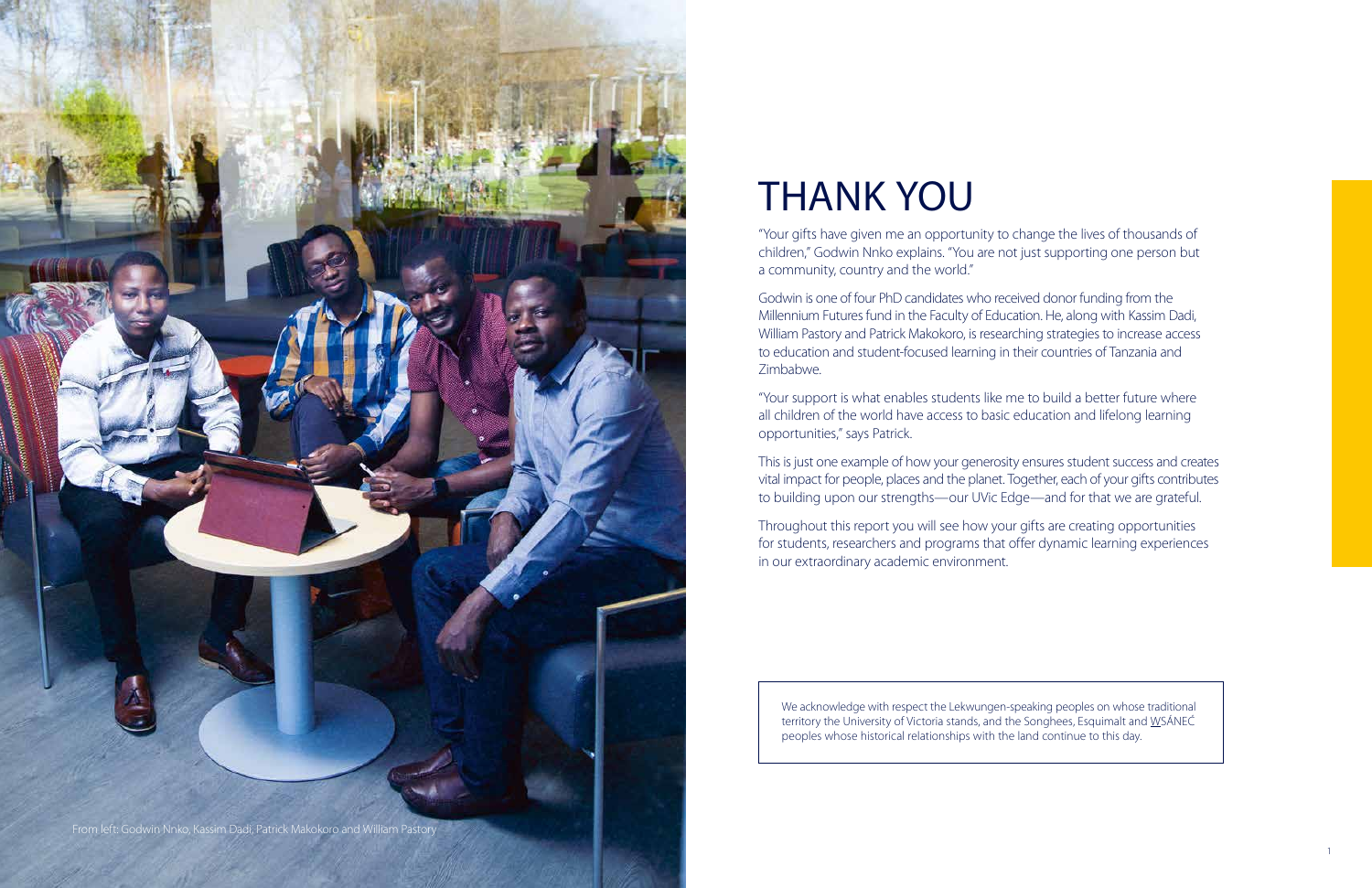**\$1m**

**DONATION FROM DENNIS AND PHYLLIS WASHINGTON**





## CREATING A SUSTAINABLE FUTURE THROUGH CLEAN ENERGY

### Donations fund research that provides greener solutions for marine vessels.

The next time you're on a ferry, pay attention to its movement as it turns—take note of the wind, and the current. These are all factors studied by mechanical engineer Dr. Zuomin Dong and the UVic Clean Transportation Research Team as they work to reduce the environmental impacts of marine vessels on our oceans.

The research is funded in part by a \$1 million donation from the Dennis and Phyllis Washington Foundation, in conjunction with Seaspan. Zuomin's team is developing integrated modelling tools to transition marine vessels to optimized hybrid natural-gas/electric and pure electric propulsion systems. These systems will greatly reduce greenhouse gas emissions as well as marine vessel noise, which can be harmful to underwater species.

"The hope is that by finding ways to use our limited resources better and reduce our environmental impact, we will be creating a better world."

Lily Chen, one of dozens of students working on UVic's Clean Transportation Team with Zuomin, was instrumental in developing a model-based system for a tugboat design. "I was able to talk to professional engineers and gain valuable knowledge from the industry," Lily recalls. "It has always been my dream to find a way to help make clean, renewable energy a standard world-wide."

Seeing their work put into action is an inspiration for students like Lily. "I'm so grateful for the opportunity to see how our work as engineers can make an impact on the industry and on the environment as a whole."

Dr. Zuomin Dong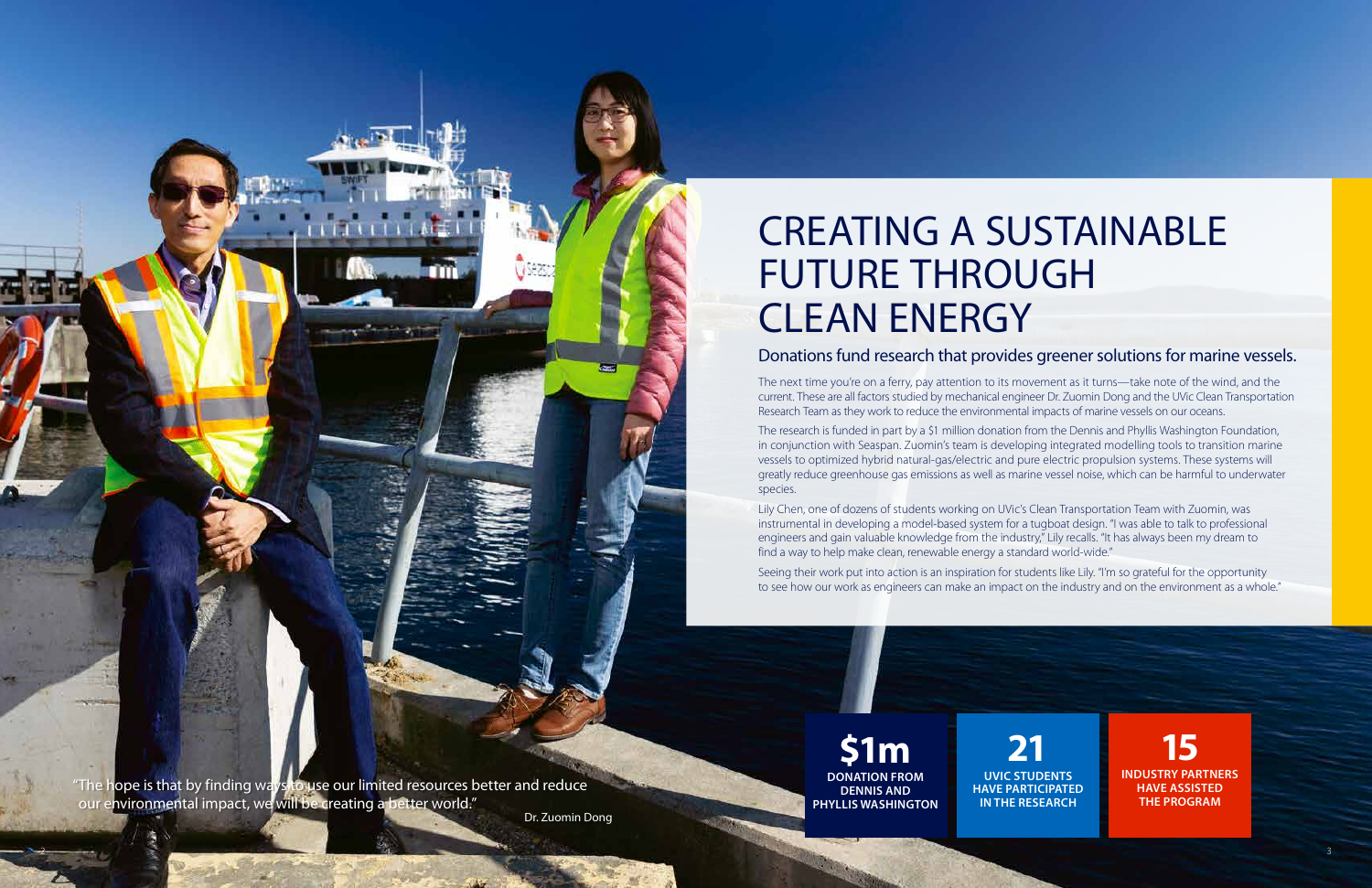



**26 INDIGENOUS COMMUNITIES HAVE WORKED WITH ACE** 

## EMPOWERING INDIGENOUS ARTISTS

### Funding for community partnerships supports entrepreneurs in Indigenous communities.

Before joining the Aboriginal Canadian Entrepreneurs (ACE) for Artists program, Brianna Dick had all the skill and talent of an artist, but was shy when it came to actively promoting her work. Without a business background, the unknown was an obstacle to commercializing her art.

The ACE for Artists program is funded, in part, by a \$1 million gift from BMO Financial Group to the Aboriginal Canadian Entrepreneurship Catalyst fund. That fund was created by Tim and Frances Price to support entrepreneurship educational opportunities in Indigenous communities.

"I think for the urban Indigenous classmates that I had—including myself—it really opened our eyes to what people are looking for," says Brianna. "The program taught us what to look for in deals and contracts when it comes to selling and owning the rights to your art."

After graduating from ACE, Brianna was commissioned to paint a mural at a downtown Victoria yoga centre. The mural honours the traditional territory of the Songhees people on Tl'ches (Chatham Island).

The ACE for Artists program supports a pathway to success for Indigenous artists like Brianna and fosters respectful partnerships. Brianna says, "I think for the general community of Victoria, it's a chance for people to really see and know Indigenous businesses and how they are thriving."

"With the motivation of people like my fiancé, family and this program, I've really been able to put myself out there and turn my art into a growing business."

Brianna Dick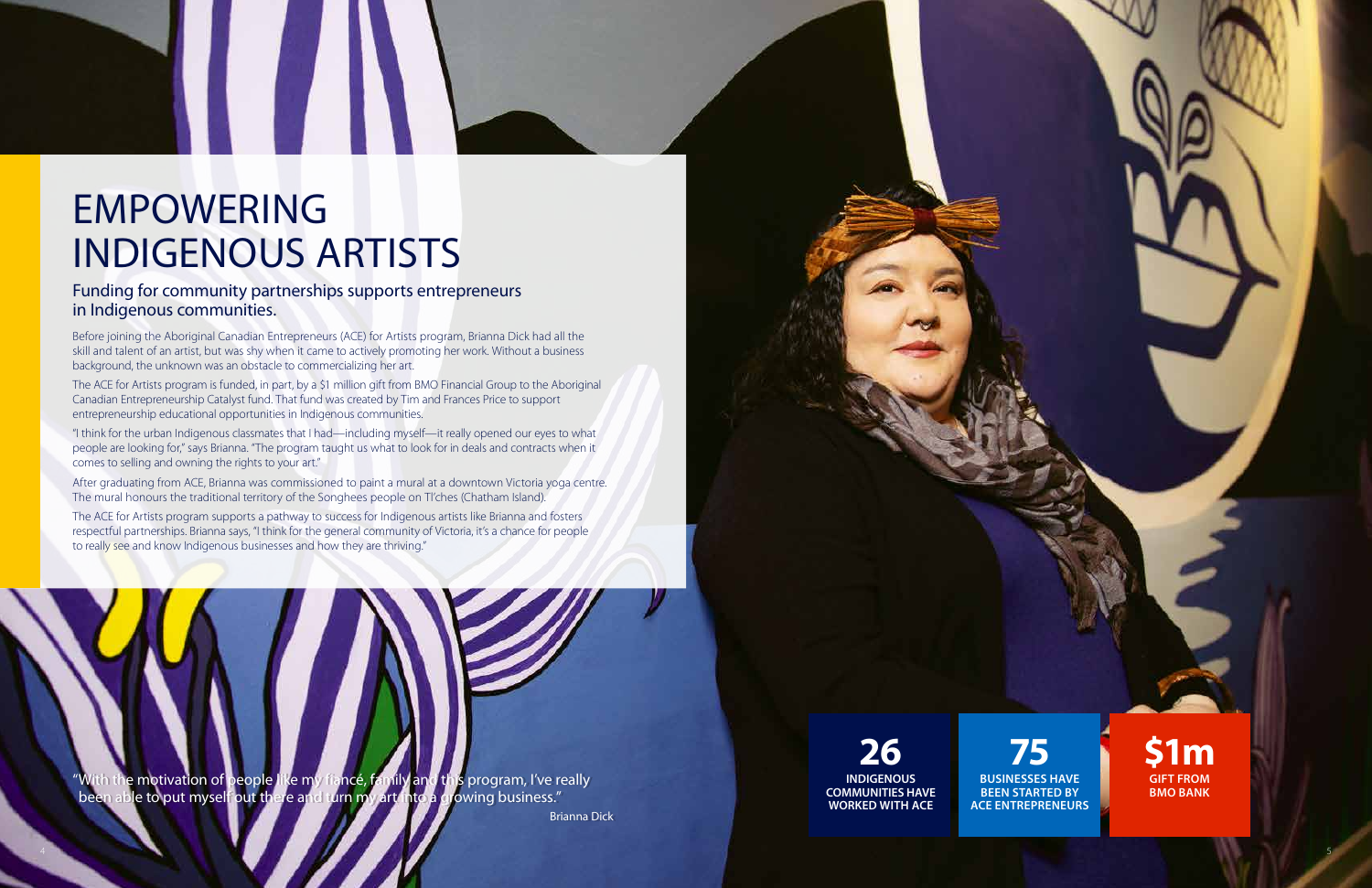



**FROM ENDOWMENTS AWARDED THIS YEAR IN BURSARIES,**   $\left\{55.1\text{m} \atop \text{SCHOLARSHIPS & AWARDS}\right\}$   $\left\{54.5\text{m} \atop \text{SCHOLARSHIPS & AWARDS}\right\}$ 



**DONOR-FUNDED 3,295** *AWARDS GIVEN OUT* | 1 in 9



 $$6.1m$ **IN DONOR-FUNDED AWARDS WENT TO STUDENTS**

### DONORS SUPPORTING STUDENTS IN 2018/19

Attending UVic and playing basketball for the Vikes has changed my life. In Brazil, there are not the same opportunities for sports and education. Words cannot express my gratitude for your gifts that are helping me pursue my dreams." Carlos Costa, BSc '20



**62 STUDENTS IS HELPED BY A DONOR-FUNDED AWARD**





Fiona Rheaume BA '19

\$2.1m in donor funding helped support Indigenous Law initiatives including the world's first joint degree in Indigenous legal orders and Canadian common law (JD/JID). The program was launched at UVic last September and combines the intensive study of both Indigenous and Common law, enabling students to work fluently across the two systems.

### ILLUSTRATING YOUR SUPPORT IN 2018/19 INVESTING IN THE FUTURE



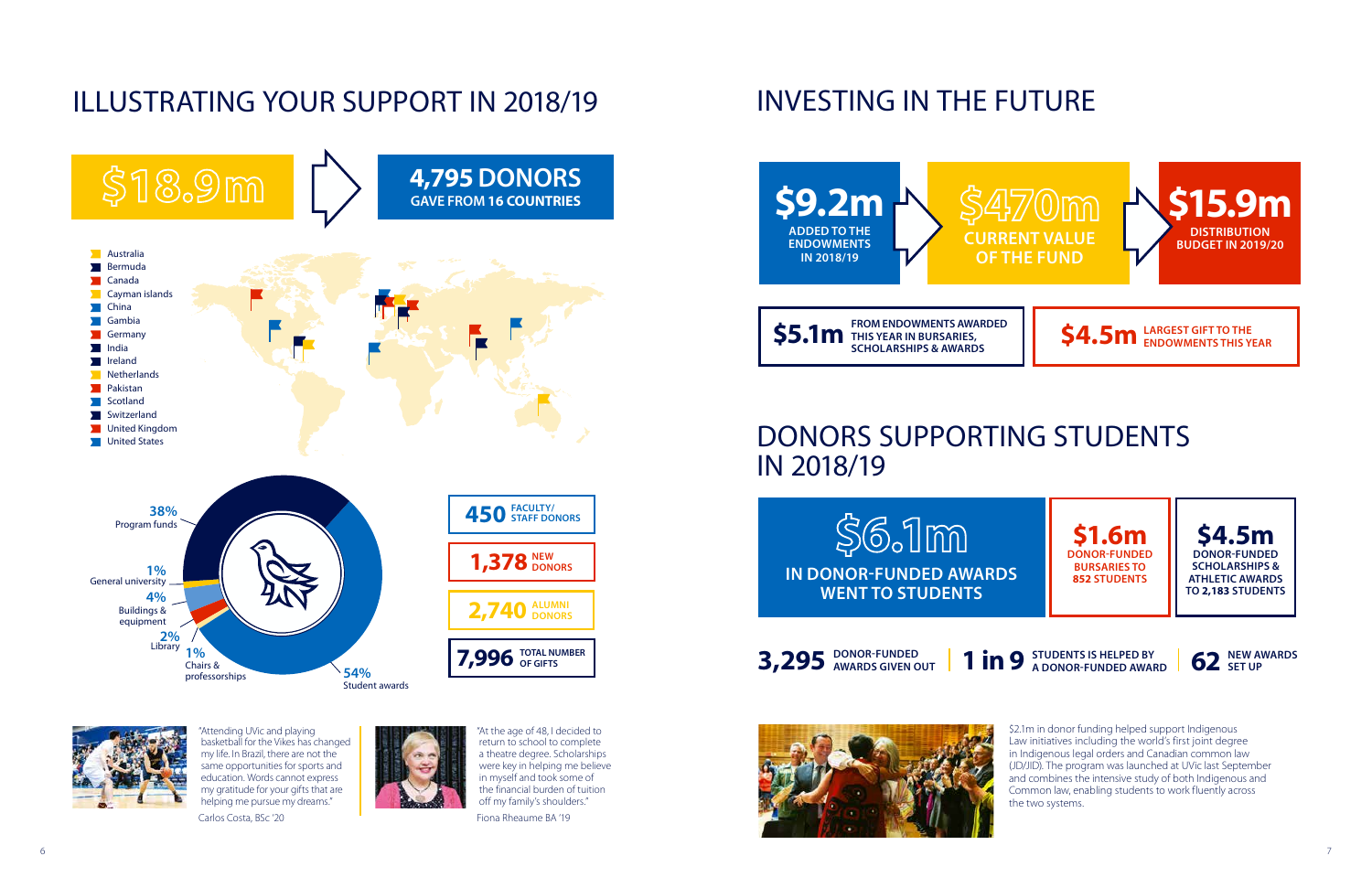8 9

**6 TRIPS MADE BY DANIELLE TO KIRITIMATI ISLAND**

## DIVING DEEPER INTO CORAL RESEARCH

### Philanthropy's role in global climate and ecological research.

Coral reefs are essential for maintaining the health of oceans and the planet, and they're under threat from climate change and a host of other human created stressors.

"One of the biggest threats to coral reefs is the warming of the ocean due to weather events like El Nino," explains PhD student Danielle Claar. "But we can't protect them if we don't understand the effect our actions and the changing temperature of the ocean have on them."

Her research is focused on what allows corals to recover under duress from fishing, runoff and weather events like El Niño. "My most exciting finding was that corals started to recover even before the El Niño ended," says Danielle. "It showed given the right advantages, some corals can survive and thrive even under duress."

With the help of the Edward Basset Family Scholarship and the Donald Wagg Graduate Scholarship, Danielle undertook field research, in partnership with UVic's Baum Lab, on Kiritimati Island, a remote and sparsely populated island south of Hawaii. "The scholarship eased the financial burden of traveling and allowed me to concentrate on my research," she explains.

The people living on Kiritimati rely heavily on harvesting the fish that live in the coral surrounding the island. "Coral is not just a rock," says Danielle. "It's an ecosystem that supports many lifeforms."

Danielle presented her data to Kiritimati officials demonstrating how local actions can impact the coral reefs surrounding their island. "The hope is that by learning as much as we can about the reefs themselves, we can develop strategies and plans to give them the best chance of survival," says Danielle.

"I am extraordinarily thankful for donor support. It has allowed me to work toward furthering our knowledge of ecosystem resilience in order to better understand the fate of coral reefs in a changing ocean."

Danielle Claar



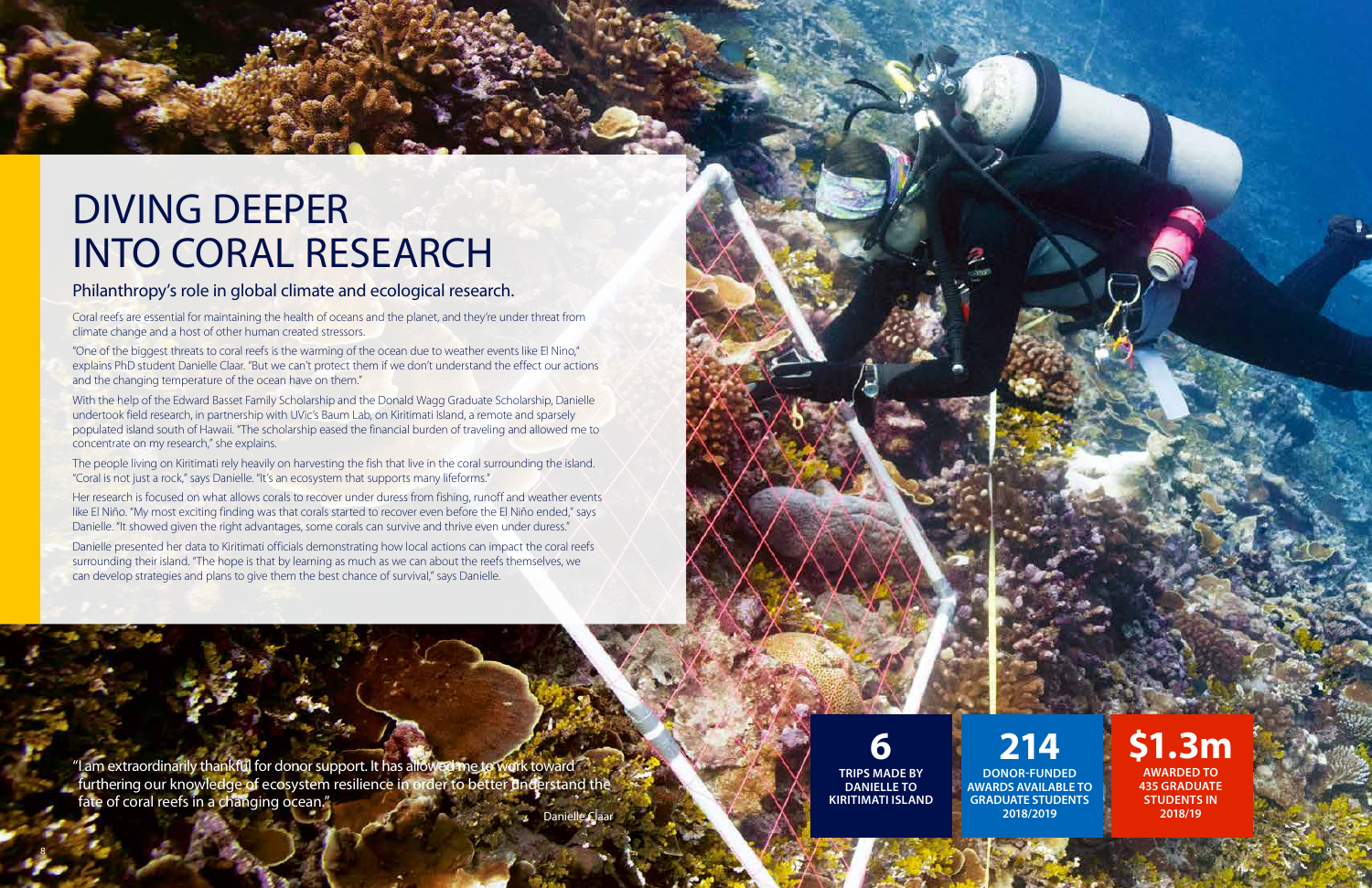10 11

## LESSONS OF THE PAST SHAPE THE FUTURE

### Immersing undergraduates in extraordinary learning environments.

A rare discovery on a field school in Greece set Jacob Engstrom on his path of self-discovery. "It's an incredible feeling to hold something in your hand that hasn't been seen in thousands of years," he explains.

Jacob was working on an archaeological project at ancient Eleon, UVic's co-sponsored excavation site in Greece, when he unearthed a small ceramic jar with a long extraordinary history. "It was a nearly complete stirrup jar that was used for oils and perfume almost 3,000 years ago," he recounts. "It was like everything clicked into place, and I couldn't wait to research and learn more."

"It was a massively formative experience for me to live abroad and participate in archeological projects and it wouldn't have been possible without the support of travel funding.

Thanks to the Robert J. Murphy Travel Award in Greek and Roman Studies, and the Elias Mandel Prize for Study Abroad In Humanities, Jacob is returning to Eleon for the third time. The hands-on experience is allowing him to pursure undergraduate research on the burial practices and rituals of the Early Mycenean society. He hopes to better understand the role ancient societies had on today's social structure and traditions. "I am so grateful for the support I've received from donors," says Jacob. "Thanks to their generosity, I am part of advancing research that is having a vital impact on how we view history."



**\$3.1m AWARDED TO UNDERGRADUATE STUDENTS IN 2018/2019**

**755 FIELD SCHOOLS, CO-OPS AND RESEARCH OPPORTUNITIES AVAILABLE**

Jacob Engstrom (left) pictured with fellow student at ancient Eleon.